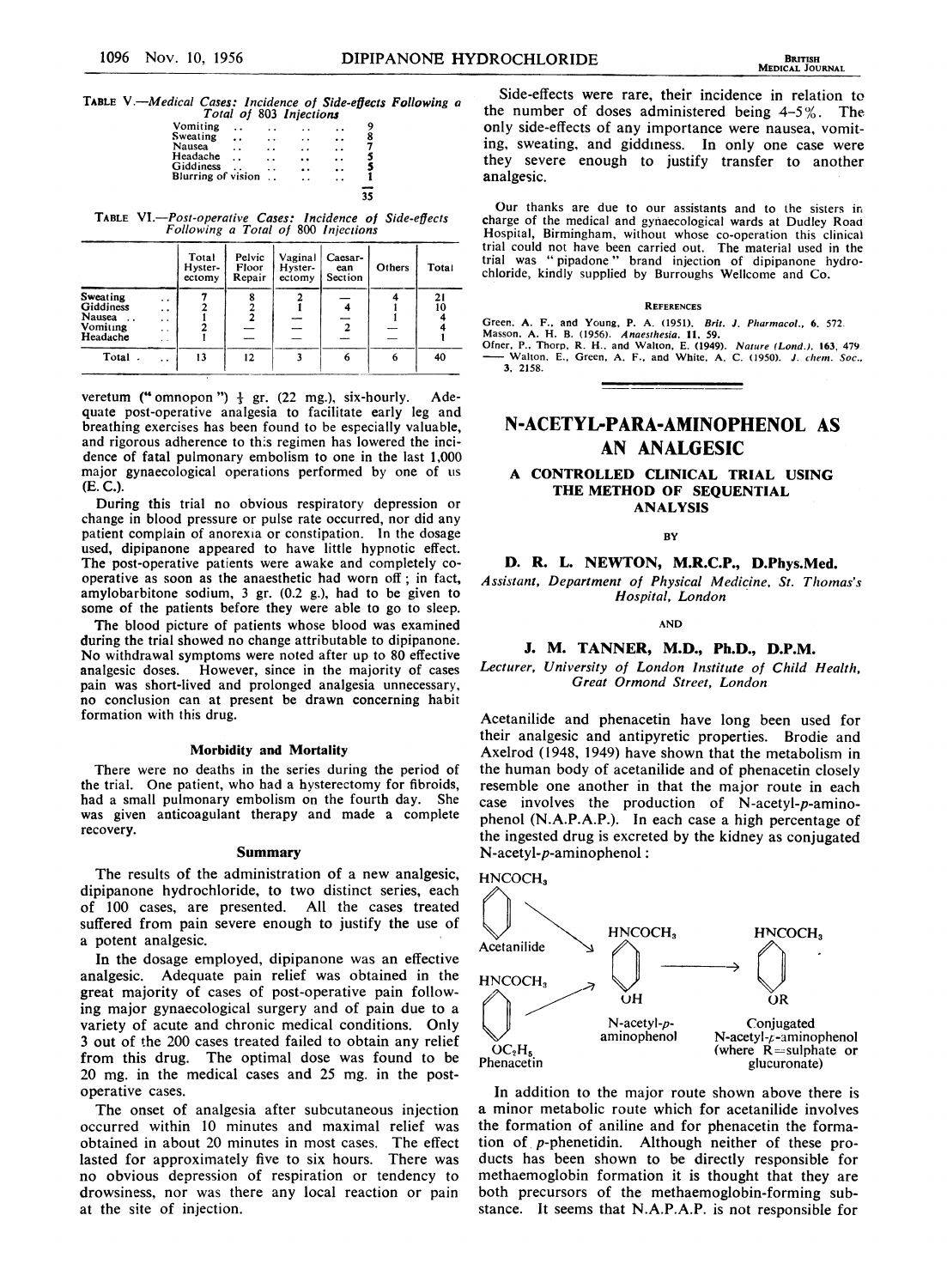the formation of methaemoglobin. Neither does it appear to cause the haemolysis occasionally encountered as a toxic manifestation following the administration of acetanilide and phenacetin.

The fact that after ingestion of acetanilide and phenacetin plasma levels of the parent substances remained low whilst the level of N.A.P.A.P. rose rapidly led Brodie and Axelrod to believe that the analgesic and antipyretic properties of both drugs might be due to this derived product. Doses of <sup>1</sup> g. of N.A.P.A.P. given by mouth to human subjects were rapidly absorbed, and peak plasma levels were reached in one to two hours. No methaemoglobin was formed, and it appeared that dose for dose N.A.P.A.P. and acetanilide were equal in analgesic activity.

Using a cutaneous heat-radiation method, Flinn and Brodie (1948) found that the pain threshold of human subjects rose 30 minutes after the ingestion of N.A.P.A.P., reached a peak at two and a half hours, and returned to the baseline at four hours. The maximal rise averaged 30% as against 4% for <sup>a</sup> placebo.

Boreus and Sandberg (1953) found in rats that the analgesic and antipyretic properties of phenacetin and N.A.P.A.P. were approximately equal, though the latter seemed to be less toxic. In human subjects they found that, following a single 3-g. dose of either drug, methaemoglobin formation was low with phenacetin and negligible with N.A.P.A.P.

Batterman and Grossman (1955) carried out controlled trials, using either N.A.P.A.P. or acetylsalicylic acid as an analgesic, and concluded that, with the exception of exudative forms of arthritis, N.A.P.A.P. was a superior analgesic to acetylsalicylic acid alone for the treatment of musculo-skeletal conditions. Side-effects occurred no more commonly than after the administration of a placebo. A dose of N.A.P.A.P. of 3.6 g. daily for up to 116 weeks failed to produce any blood, kidney, or liver disturbances. No uricosuric effect was noted.

Keele (1953) has mentioned N.A.P.A.P. as an analgesic, but so far as we are aware no controlled clinical trial of this drug has been performed in this country, where it is now marketed under the trade name of " panadol."

## Purpose of the Trial

Many patients suffering from musculo-skeletal disorders find that salicylates alone are insufficient to control their symptoms, but a large number gain relief from the use of tab. codein. co. (compound codeine tablets, B.P., containing acetylsalicylic acid 4 gr. (0.26 g.), phenacetin 4 gr.  $(0.26 \text{ g.})$ , codeine  $\frac{1}{3}$  gr.  $(8 \text{ mg.})$ ). However, mild side-effects due to one or other of the constituents commonly occur and sometimes are troublesome enough to preclude the routine use of the drug. Thus if N.A.P.A.P. could be shown to be as effective an analgesic as tab. codein. co., and its side-effects significantly less, it might find a useful place in the treatment of rheumatic disorders, and it was for this reason that a controlled trial of N.A.P.A.P. against tab. codein. co. was carried out.

# Selection of Patients

The patients who took part in the trial were selected by one of us during the course of routine hospital follow-up attendance. They had to conform to the following criteria, which could be rigidly applied since the number of potentially suitable cases was large: (a) The patient was known to require regularly some form of simple analgesic, usually tab. codein. co., to control symptoms. (b) Either by knowledge of the individual patient or the nature of his or her

disease the observer could be reasonably certain that the same average level of pain could be expected during the whole four weeks of the trial. (Thus all acute and subacute conditions and those commonly showing frequent periods of pain remission were excluded.) (c) No alteration in therapy by drugs, physical methods, or any other means had been made during the period immediately preceding the trial, and sufficient stability of the patient's condition must have been present to obviate the need for any such change during the trial period of four weeks. (Any alteration in condition during the trial period which necessitated a change in treatment automatically excluded that patient from the trial.)

The cases used in the trial were made up as follows:

| Rheumatoid arthritis               | . .             | . .                  | 19 |
|------------------------------------|-----------------|----------------------|----|
| Osteoarthritis                     | $\cdot$ $\cdot$ | $\ddot{\phantom{a}}$ | 12 |
| "Frozen shoulder" (periarthritis)  | . .             | $\ddot{\phantom{1}}$ |    |
| Ankylosing spondylitis             | . .             | $\ddot{\phantom{0}}$ |    |
| Chronic gout                       | $\cdot$ $\cdot$ | $\ddot{\phantom{0}}$ |    |
| Sclersderma with joint involvement | . .             | $\ddot{\phantom{1}}$ |    |
| Cervical spondylosis               |                 | . .                  |    |
|                                    |                 |                      |    |
|                                    |                 |                      |    |

#### Method of Trial,

The two drugs were compared by their action in the same patient, and each comparison was carried out twice on each patient to ensure greater reliability of result. The statistical technique used in the trial was that known as sequential analysis. Sequential methods appear to have been used in medical research on only one or two occasions in this country, but in many forms of clinical trial they offer great possibilities of economy in material, time, and computation. An excellent introduction to the method was given by Bross (1952) and a more complete account has been published by Armitage (1954).

#### Administration of Drugs

The first requirement of a proper clinical trial is to confuse completely the doctor who gives the patient the drugs, and in this we succeeded admirably. The test period for each patient was four weeks. During the first two weeks each patient received drug A for one week and drug B for one week, and at the end of the fortnight was required to say, at his weekly interview with one of us, which, if either, had been more effective in easing his pain. A similar comparison was carried out during weeks three and four. The order in which the drugs were given was randomized, and the doctor was unaware which he was giving. Indeed, at one time he began to believe, despite knowledge of the statistical design, that he could spot which drug was which from the patients' responses. A record was therefore kept for a few weeks, which when later compared with the identification file showed that he scored no better than chance expectation in his " hunches."

In the first instance each patient was asked to co-operate in the trial of a new analgesic drug: they were never told that they were comparing different drugs, and the few queries which arose were concerned with whether there was <sup>a</sup> difference in " strength " from one week to the next. At the end of each fortnight the observer questioned the patient concerning his symptoms only: no suggestion was made that different preparations were being compared. The dosage used in the trial was tab. codein. co. 2 three times daily and N.A.P.A.P. 2 tablets (1 g.) thrice daily respectively. Every patient was told to take extra doses of their usual analgesic if required, but it was understood that the trial drug must be the basic medicament.

The randomization was performed as follows: The numbers <sup>1</sup> to 400 were written down in a random order from their appearance in Fisher and Yates tables. Four hundred bottles, stamped 1-400, were then arranged in this order. The first 200 in the row were then filled with drug A, and the last 200 with drug B, the identification file being made at this point. The first two bottles were taken from the A batch and stamped +, and the first two bottles taken from the B batch and stamped  $-$ . These four bottles were tied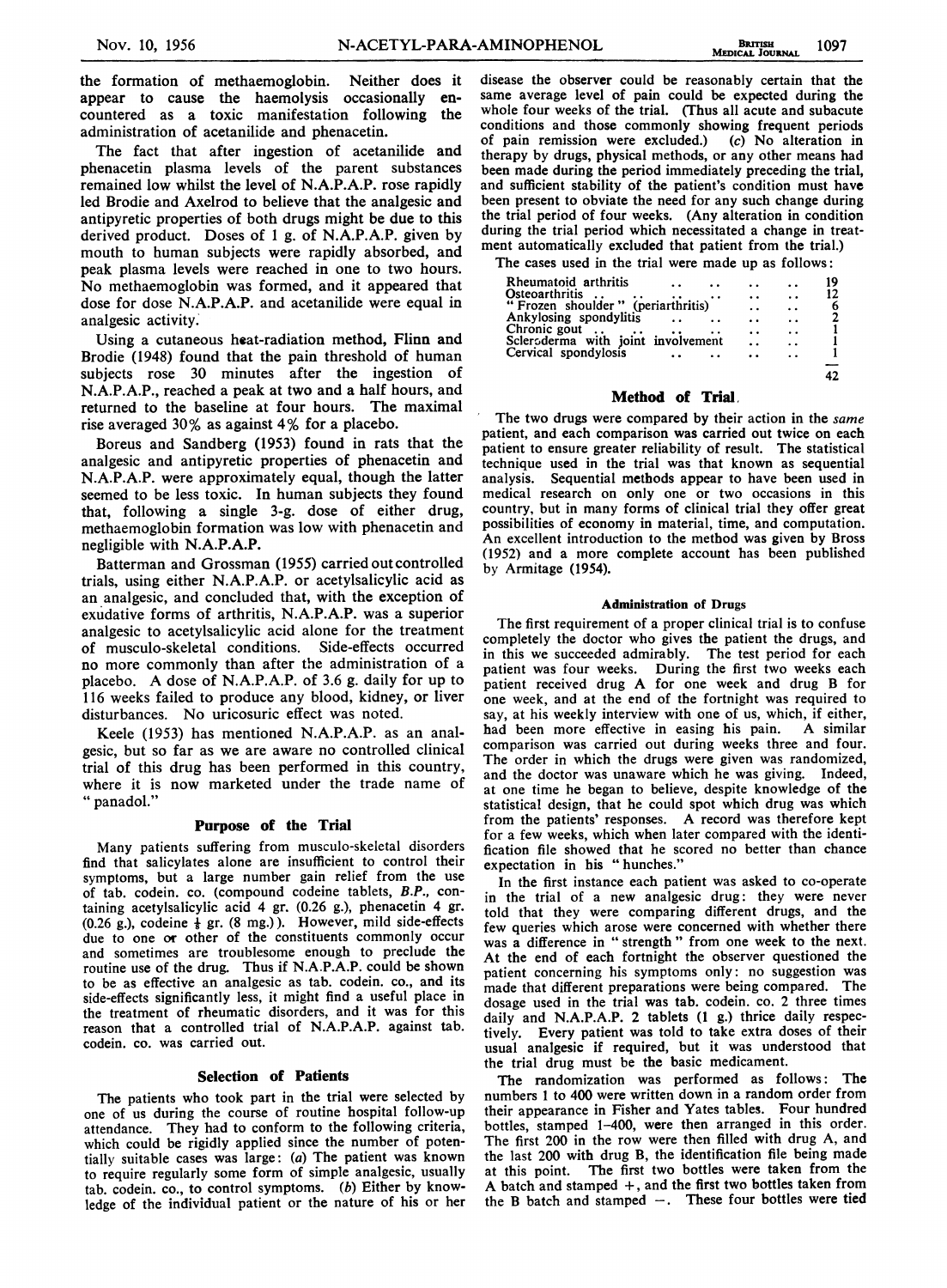together and constituted the trial drugs for the first patient. The order in which they were given to the patient was: first week, lowest numbered bottle; second week, lowest numbered bottle bearing the opposite sign to that used in the first week; third week, lowest numbered bottle of the two remaining; fourth week, last bottle. The allocation of  $+$  and  $-$  to pairs of drugs A and B was also randomized-that is, sometimes A was the one with the + and sometimes B, so that the signs showed only which two bottles in each batch were of the same substance, without giving a clue to its identity. Needless to say, the appearance of the drugs was made identical by the suppliers.

The possible types of response that the patients could make are listed in Table I.

TABLE I.-Possible Types of Response of Patients in Four-week Trial

|              | Response: Preference |   |          |                  |  |  |
|--------------|----------------------|---|----------|------------------|--|--|
| Drug         | Type 2<br>Type 1     |   | Type 3   | Type 4           |  |  |
| $\mathbf{A}$ | А                    | А |          | No diff.         |  |  |
| A<br>B       |                      | в | No diff. | $\bullet$<br>,,, |  |  |

Type 1 responses include response B, B as well as  $A, A$ . Type 2 includes  $B, A$  as well as  $A, B$ . Type  $\beta$  include B, no diff., a codiff., A is well as that listed. Only one of the possible orders of giving the drugs has

#### Analysis

The practical points about the sequential method as used in the present context can be seen from the Chart, which is Bross's plan B, given at page 198 of his article. The



Chart showing result of test, using the method of sequeatial analysis (Bross, 1952).

principle is this: as each comparison of A and B becomes available, a cross is placed in the square above the lastoccupied one if A is rated superior, or in the square to the right of the last-occupied one if B is rated superior. (if neither is rated superior, no information is obtained and nothing is entered.) The trail of crosses starts at the lower left-hand corner and moves gradually over the plan until sooner or later one of the boundaries is crossed; at this point the experiment is stopped. If the trail goes "north," A is significantly superior; if it goes "east"  $\overline{B}$  is so; if it comes out in the " north-east " sector the conclusion is that so little difference between the treatments exists that there is no point in pursuing the matter further.

The advantages of this type of trial are obvious, especially in the promptness with which the experiment may be stopped immediately an answer is obtained. Different plans, with different boundaries, allow for different levels of significance for the statement "A is superior," and also for different definitions of "no important differences." The present plan uses "A superior to B," with the meaning that if A and B really are equally effective there is only <sup>a</sup> 5% chance of our crossing the boundary that designates A as superior. It also draws the boundaries, so that under our conditions anything less than <sup>a</sup> 10% advantage of one drug over the other would more likely than not be dismissed as not worth while.

#### **Results**

The present analysis is slightly more complicated than this, owing to the test of  $A$   $v$ . B being done twice in each patient. This has two advantages: first, we can make doubly sure that a patient really prefers one drug to the other; second, we can see if one drug particularly suits one patient and the other drug another: in statistical language, we have a test of patient-drug interaction.

In the Chart we have plotted only those preferences which were repeated each time by a patient-that is, the consistent responses listed as type <sup>1</sup> in Table I. If an inconsistent response occurred-for example, A was preferred during the first fortnight and B during the next-we ignored it and plotted nothing. The experiment progresses more slowly, but perhaps more surely, this way. The result is seen in the Chart. Eventually, after 42 patients, of whom 23 gave the consistent, type 1, response and 19 the inconsistent, type 2, 3, or 4, the line of crosses emerged eastwards, indicating that tab. codein. co., the old treatment, was superior to N.A.P.A.P. We can put an actual level of significance on this result if we consider it in a slightly different way (Armitage, personal communication). A more extreme deviation from the null hypothesis than the data we have obtained would result in the boundary being crossed still nearer the origin. There are only five more "extreme" boundary points in this sense than the one our result entered, and the probability of reaching one of these, or the one actually reached, can be calculated as 0.0167, giving a two-sided significance level of  $P = 0.033$  to our statement, "tab. codein. co. is superior to N.A.P.A.P." A similar result was achieved when each fortnightly comparison was plotted, irrespective of whether the patient was consistent from one fortnight to the next.

The interesting question remains whether a particular group of patients does better on one drug, while another group does better on the other.

The testing of interaction in sequential analysis is still somewhat uncertain, but a test can be easily made of our total results, ignoring for the present the sequential design. The preferences were: tab. codein. co. twice, 18; N.A.P.A.P. twice, 5; mixed, <sup>8</sup> (the remainder having "no preference" on their cards). A  $\chi^2$  test can be applied to see if a greater proportion falls into the " twice " categories than would be expected on the basis of the total preferences made. The numbers in each category expected by chance can be simply enumerated: tab. codein. co. scored a total of 71% of all preferences and N.A.P.A.P. 29%, so that the proportions expected purely by chance combinations are  $0.71^2$ ,  $2 \times 0.71 \times 0.29$ , and  $0.29^2$  for the categories tab. codein. co. twice, mixed, and N.A.P.A.P. twice.

The details are displayed in Table II, where the excess of consistent over inconsistent responses is clearly seen.

TABLE II.-Test of Patient-Drug Interaction

| Type of<br>Preference                                                           |    | Expected   Observed | Difference<br>(Observed-Expected) |
|---------------------------------------------------------------------------------|----|---------------------|-----------------------------------|
| Tab. codein. co. twice<br>. .<br>Mixed<br>. .<br>. .<br>N.A.P.A.P. twice<br>. . | 26 | 36<br>16<br>10      | - 10<br>+5                        |

 $x^2 = 9.6$ , df 2, P<0.01.